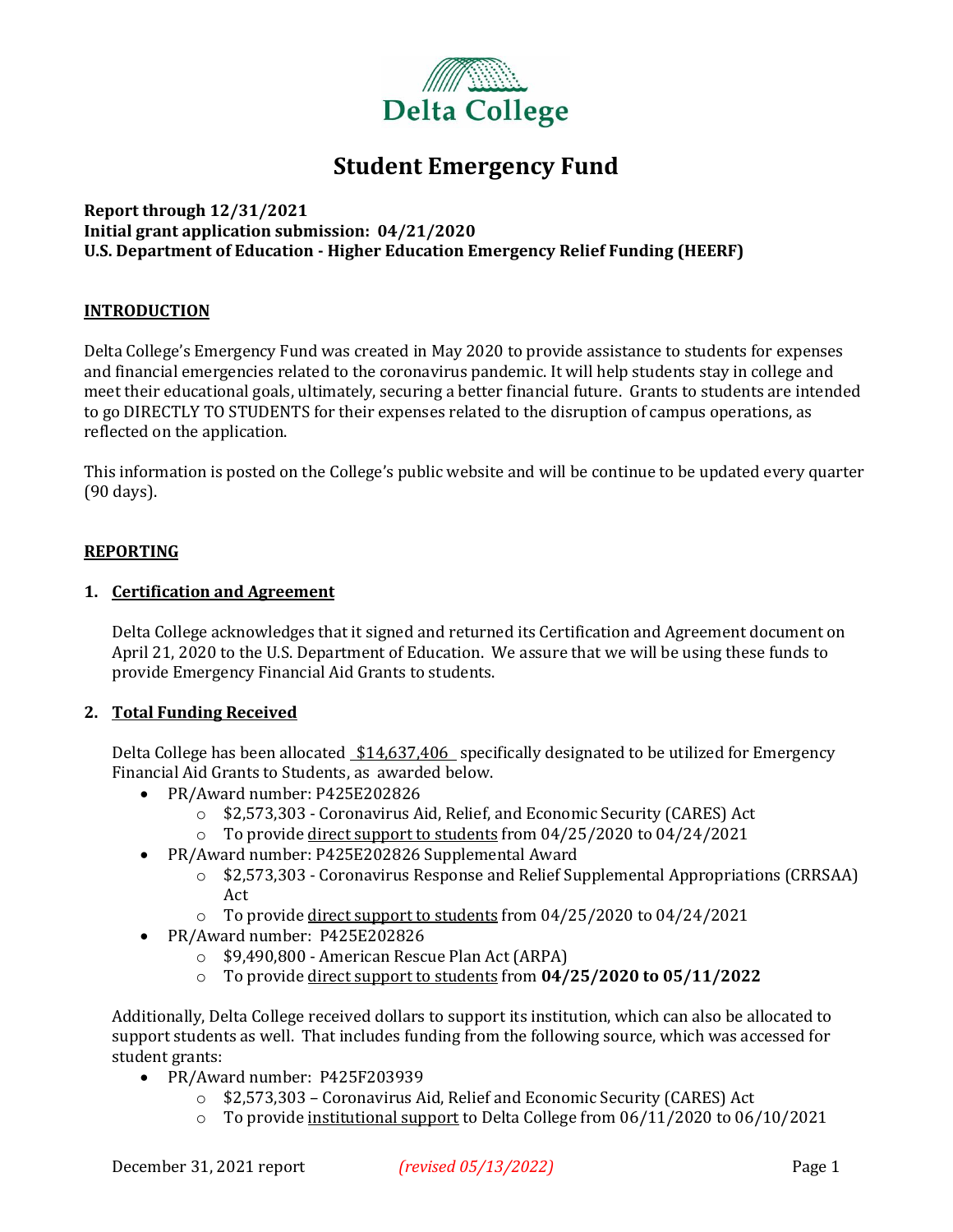

#### **3. Total Distributed To Date**

Delta College has distributed a total of  $$10,182,000$  in Emergency Financial Aid Grants to students as of the date of this report. \$5,364,800 was awarded prior to 03/31/2021 under CARES regulations and an additional \$1,532,800 was awarded in the quarter ended 06/30/2021 under CRRSAA and ARPA award guidance. Finally, \$3,284,400 was awarded under ARPA guidance in the quarter ended 12/31/2021. The total \$10,182,000 in awards was funded from the following sources:

- \$2,573,303 from #P425E202826 (student direct support) CARES Act 04/25/2020 to 04/24/2021 *(the original award of \$2,573,303 is now fully expended)*
- \$350,276 from #P425F203939 (institutional support) CARES Act 06/11/2020 to 06/10/2021 *(the \$2,573,303 original CARES grant is now fully expended)*
- $$2,573,303$  from #P425E202826 (student direct support) CRRSAA Act 01/01/2021-01/14/2022 *(the \$2,573,303 original CRRSAA grant is now fully expended)*
- \$1,400,718 from #P425E202826 (student direct support) American Rescue Plan Act (APRA) 04/25/2020 to 01/14/2022
- \$3,284,400 from #P425E202826 (student direct support) American Rescue Plan Act (APRA) 04/25/2020 to 05/11/2022

#### **4. Estimated Number of Eligible Students**

Delta College determined there were \_22,506 \_\_ students (duplicated) eligible to receive Emergency Financial Aid Grants to students under the Higher Education Emergency Relief Funds (HEERF). Delta College identified:

- 5,595 eligible students in Winter 2020, Spring 2020 and fall 2020, were identified according to the original CARES Act guidance
- 6,643 eligible students were identified for the Winter 2021 semester, according to CRRSAA guidance. 19 additional students were subsequesntly awarded for the winter semester when Spring 2021 awards were distributed. These were international students that were initially excluded since the College was unable to verify citizenship. Under ARP guidance these students became eligible to receive a grant payment.
- 3,216 students were identified for the Spring 2021 semester, according to CRRSAA and ARPA guidance.
- 7,033 students were identified for the fall 2021 semester, according to ARPA guidance.

#### **5. Number of Student Awards**

Delta College issued awards of Higher Education Emergency Relief Funds to the following number of students in the time periods noted below. Please note that these numbers contain some duplicated students that received awards in more than one of the time periods.

- 2,543 students prior to 12/31/2020
- 6,643 students from 01/01/2021 to 03/31/2021
- 3,235 students from 04/01/2021 to 06/30/2021
- 0 students from 07/01/2021 to 09/30/2021
- 7,033 students from 10/01/2021 to 12/31/2021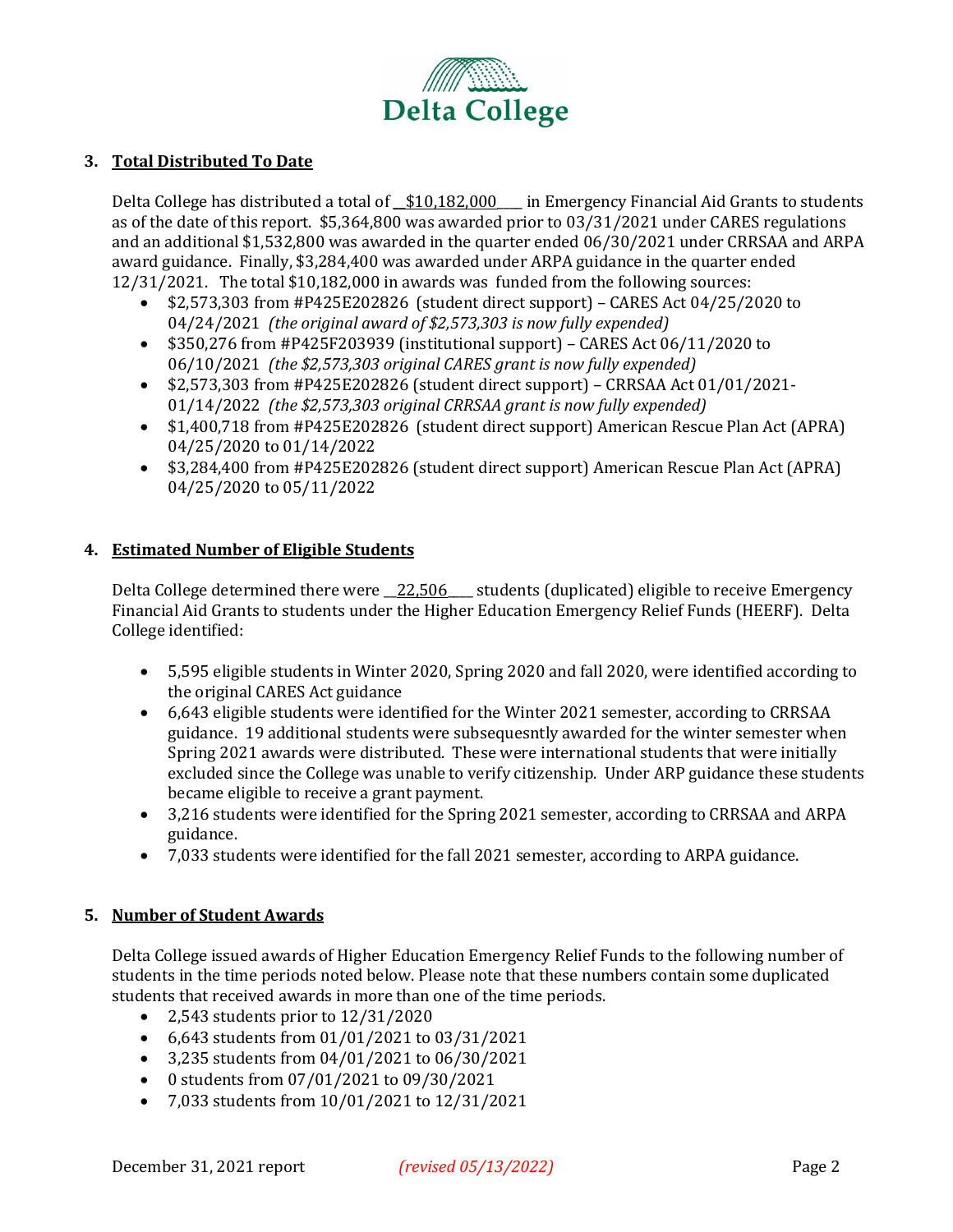

#### **6. Determination/Selection Method Used**

According to the updated guidance pertaining to Emergency Finanical Aid Grants now awarded under CRRSAA and ARP, all students students no longer had to meet the Title IV eligibility requirements, as they did under CARES.

Delta College utilized its enterprise wide system, Ellucian, to help identify students who are eligible to receive HEERF student aid funding. In the first quarter of 2021, Delta College developed the award structure below which prioritizes students based upon their financial need. It also aligns with the known U.S. Department of Education guidance under CRRSAA and ARP, which has been received to date.

For the 4th quarter (ended December 31, 2021), a total of 7,033 students received funding totaling \$3,284,400, which were awarded to the following categories of students:

- \$1,437,600 (1,797 students x \$800 each)
	- o Students with a \$0 EFC (Expected Family Contribution) figure on their FAFSA, receive \$800 each. These students have the highest financial need and are eligible to receive full Pell grants, according to the Department of Education.
- \$709,200 (1,182 students x \$600 each)
	- $\circ$  Students who are eligible for a Pell grant, with an EFC amount that falls above \$0 but within the Pell range, receive \$600 each.
	- \$653,600 (1,634 students x \$400 each)
		- o Students whose FAFSA EFC was too high for a Pell grant award, but who may be eligible for other forms of financial aid, such a loans, receive \$400 each.
- \$484,000 (2,420 students x \$200 each)
	- o All other students who did not complete a FAFSA, or have no EFC calculation, receive \$200 each.

As allowed under the ARP regulations, all categories of students were considered in our needs evaluation and granted awards. The only population of students that we have deemed ineligible are incarcerated students currently enrolled through the Second Chance Pell program.

- Based upon the criteria outlined above, award amounts were added onto student accounts utilizing a separate AR Code so that it would not get comingled with Tuition and Fee balances that a student might owe.
- Students were sent an email, outlining the emergency grant to follow and the content of that message is included in item #7 on the next page.
- Student Billing staff subsequently mailed paper checks to students who were selected to receive grants.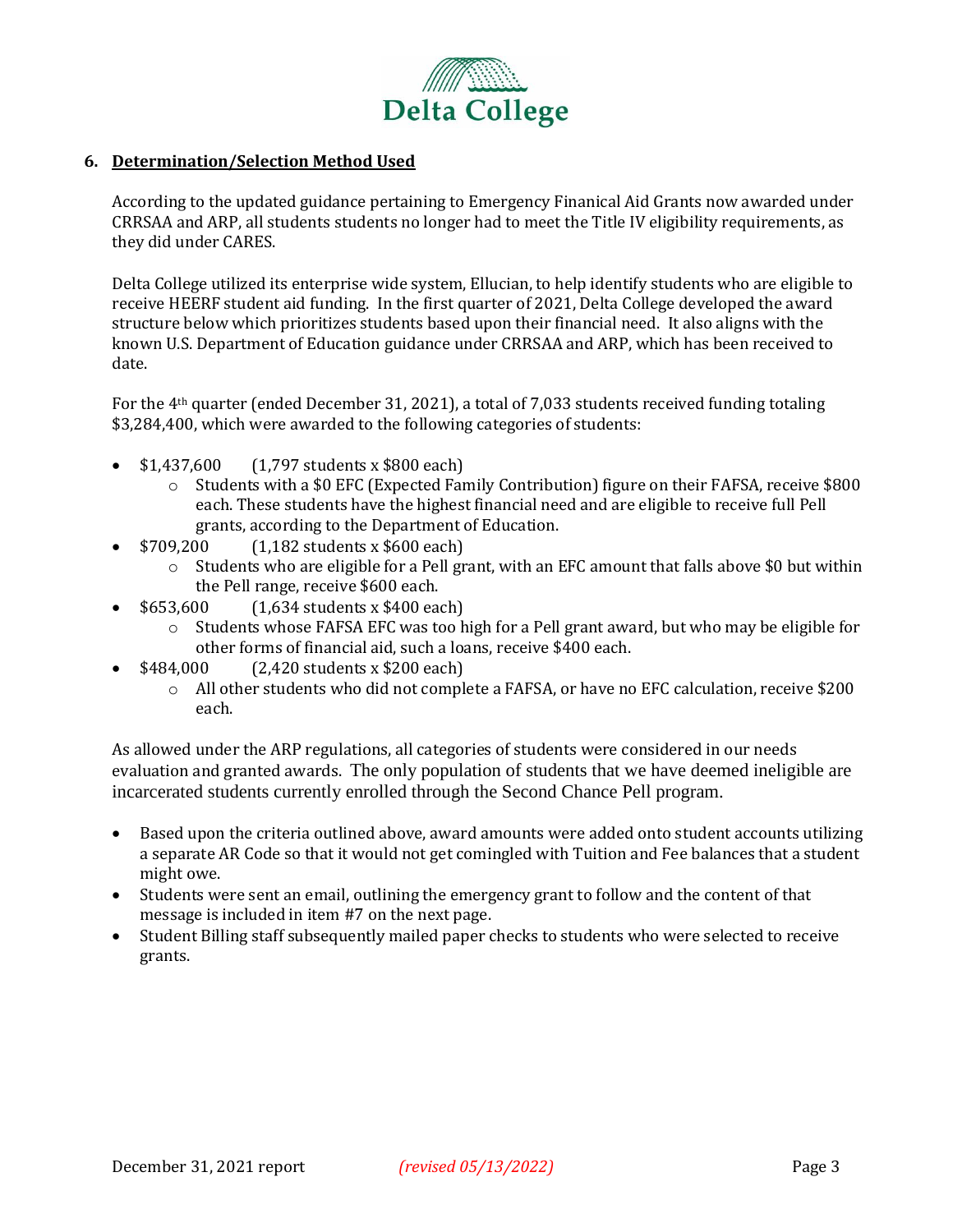

#### **7. Student Communications**

Provide any instructions, directions, or guidance provided by the institution to students concerning the Emergency Financial Aid Grants. The message below was sent out to students for the fall semester:

**From:** Financial Aid Office [<finaid@delta.edu>](mailto:finaid@delta.edu) [<finaid@delta.edu>](mailto:finaid@delta.edu) **Sent:** Friday, October 1, 2021 10:46 AM **Subject:** Emergency Relief Funding Approved



Delta College received federal funding from the American Rescue Plan (HEERF III) to support students during the COVID-19 pandemic. We are pleased to provide you with a grant in the form of a check, which will be mailed to you by the end of October 2021 at the address Delta College has on file for you.

Please log into your student account to verify the accuracy of your address information. If you need to make a change, please submit a change of address form

You may use these funds to assist with the cost of attending college or for emergency costs that may arise due to Coronavirus; examples would include tuition, books, food, housing, technology, healthcare and childcare.

Thank you

**Financial Aid Office** 989-686-9080 finaid@delta.edu

Homepage | Advising | Financial Aid | Registration | Financial Literacy | Admissions

Delta College also developed a public website page, which explained the student emergency grants and included a set of Frequently Asked Questions (FAQs). The content of that site can be found on pages 5 and 6.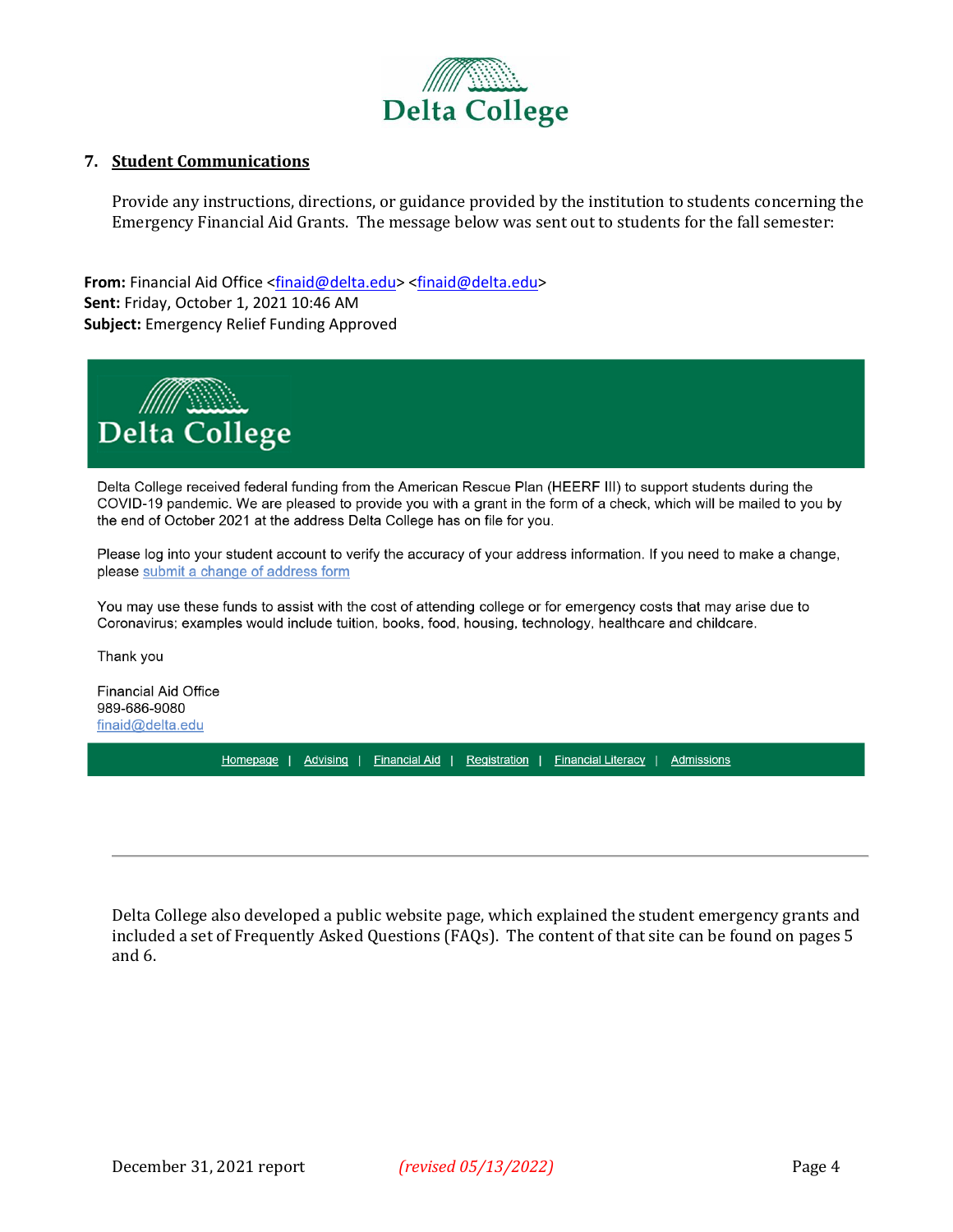

https://www.delta.edu/coronavirus/student-emergency-fund.html

# **EMERGENCY FUNDS FOR ELIGIBLE STUDENTS**

Delta College received funding to provide emergency grants to students. The dollars are to help offset the costs associated with attending college or for emergency costs such as food, housing, course materials, technology, health care and child care.

Qualified students will not need to do anything to receive these funds, which will be distributed by check. The dollars come from the American Rescue Plan Act (ARPA) federal grant.

In accordance with Department of Education guidelines, Delta College will distribute this federal emergency grant funding for eligible students in the following manner:

- Students with a \$0 EFC (Expected Family Contribution) figure on their FAFSA, receive \$800 each. These students have the highest financial need and are eligible to receive full Pell grants, according to the Department of Education.
- Students who are eligible for a Pell grant, with an EFC amount that falls above \$0 but within the Pell range, receive \$600 each.
- Students whose FAFSA EFC was too high for a Pell grant award, but who may be eligible for other forms of financial aid, such a loans, receive \$400 each.
- . All other students who did not complete a FAFSA, or have no EFC calculation, receive \$200 each.

## **FREQUENTLY ASKED QUESTIONS**

## Who is eligible?

In order to be eligible to be considered to receive funds, Delta College students must have been enrolled in the fall semester, as of September 7, 2021.

## How can I use the funds?

Students may use these funds for any component of their cost of attendance or for emergency costs that arise due to coronavirus. Examples include tuition, food, housing, course materials, technology, health care and childcare etc.